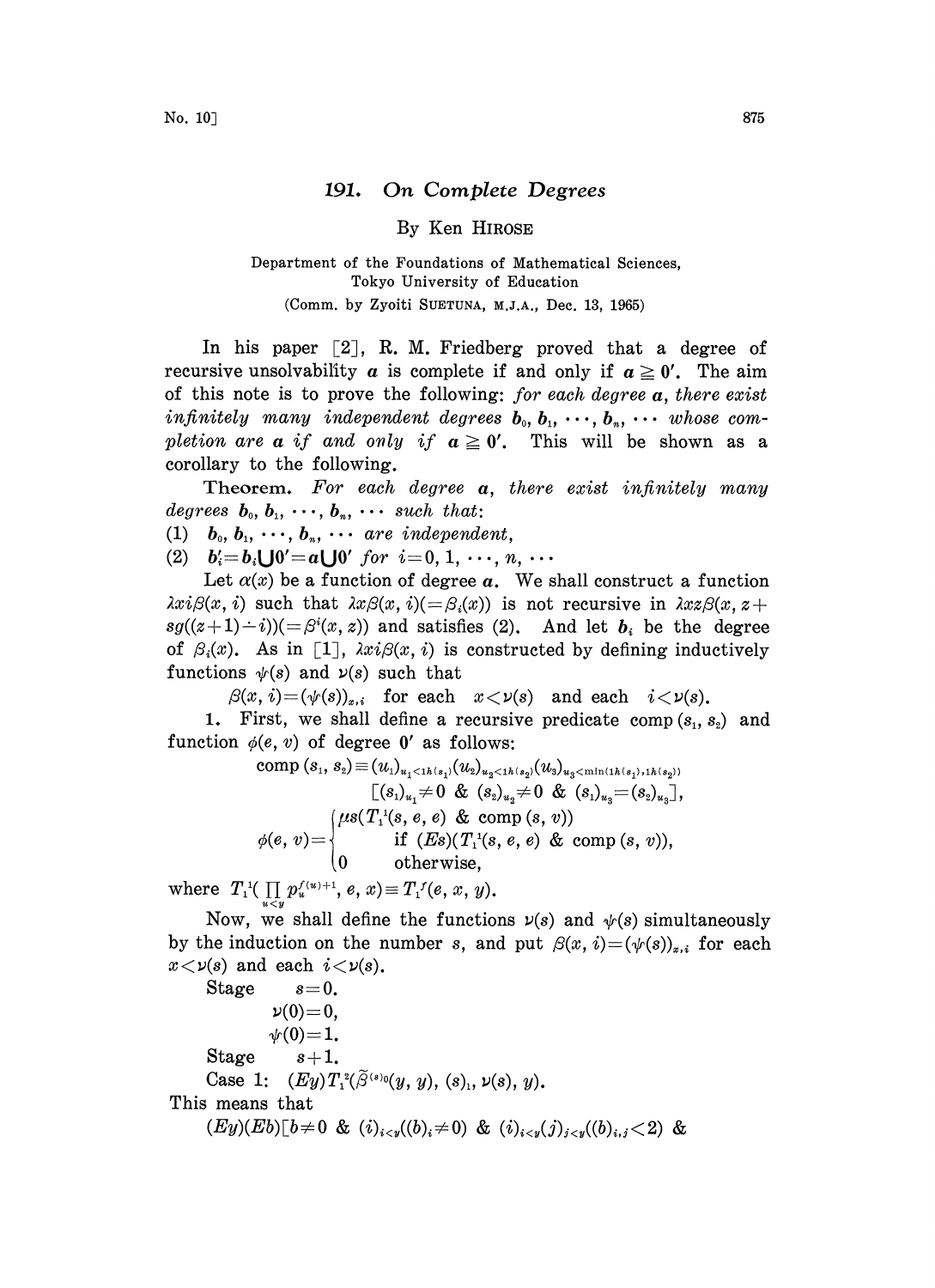$876$  [Vol. 41,

 $(i)_{i\leq\nu(s)}(j)_{j\leq\nu(s)-sg(\nu(s)-(s_0))}((b)_{i,j}=(\psi(s))_{i,j+sg((j+1)-(s_0))})$  &  $T_1^2(b,(s)_1,\nu(s),y)]$ . If we put  $x=2^y\cdot3^b$ , this is in the form  $(Ex)R(s, \nu(s), \psi(s), x)$ where  $R$  is recursive predicate. We define the functions as follows:  $\xi(s) = \mu x R(s, \nu(s), \psi(s), x).$  $\nu(s+1) = \max(\nu(s) + 2, (s_0 + 1, \xi(s) + 1))$  $\psi(s+1)=\mu t[t\neq 0 \& (i)_{i\leq s+1}(t)_{i}\neq 0) \&$  $(i)_{i \leq \nu(s)}(j)_{j \leq \nu(s)}((t)_{i,j} = (\psi(s))_{i,j})$  &  $(i)_{i < (\xi(s))_0}(j)_{j < (\xi(s))_0}((t)_{i,j+sg((j+1)-(s)_0)} = ((\xi(s))_1)_{i,j})$  &  $((t)_{\nu(s),(s_0)}=\overline{sg}(U((\xi(s))_0)))$  & and

 $(j)_{j \lt \nu(s+1)}((t)_{\nu(s)+1,j} = \alpha(s))$ .

Case 2: otherwise.

$$
\nu(s+1)=\nu(s)+2,\n\psi(s+1)=\psi(s)\cdot p_{\nu(s)}\cdot p_{\nu(s)+1}\exp\big(\prod_{j<\nu(s+1)}p_j^{a(s)}\big).
$$

We set

$$
\beta(x, i) = (\psi(s+1))_{x,i}
$$

for each  $x < \nu(s+1)$  and each  $i < \nu(s+1)$ .

2. We shall prove  $(1)$ . For each i, we consider numbers s such that  $(s)_0 = i$ . If Case 1 holds, then

$$
\beta(\nu(s),\,i){=}(\psi(s{+}1))_{\nu(s), (s)_0}{=}sg(U((\xi(s))_{_0})).
$$

Thus, for each  $e=(s)$ ,

$$
\beta_i(\nu(s))\neq U(\mu y\,T_1^2(\widetilde\beta^i(y,\,y),\,e,\,\nu(s),\,y)).
$$

If Case 2 holds, then

$$
(\overline{Ey})T_1^2(\widetilde{\beta}^i(y, y), (s)_1, \nu(s), y).
$$

Then, we obtain

$$
\beta_i(x)
$$
 is not recursive in  $\beta^i(x)$  for all *i*.

That is,  $b_0, b_1, \dots, b_n, \dots$  are independent.

3. Now, we shall prove (2). By the definition of  $\phi$  and  $\psi$ , it is easily see that

\n- (i) 
$$
(e)(i)[(Ey)T_1^i(\bar{S}_i(y), e, e) \rightarrow \phi(e, \prod_{j < \gamma(e+1)} p_j^{(\psi(e))j, i+1}) \neq 0],
$$
\n- (ii)  $(e)(i)[\phi(e, \prod_{j < \gamma(e+1)} p_j^{(\psi(e))j, i+1}) \neq 0 \rightarrow T_1^{e_i}(e, e, lh(\phi(e, \prod_{j < \gamma(e+1)} p_j^{(\psi(e))j, i+1})))].$
\n- From (i) and (ii), we obtain\n  $(e)(i)[(Ey)T_1^i(\bar{S}_i(y), e, e) \equiv \phi(e, \prod p_j^{(\psi(e))j, i+1}) \neq 0].$
\n

Therefore,

(iii) 
$$
b'_i \leq a \bigcup 0'
$$
 for each *i*,

because  $\psi$  is recursive in a function of degree  $a \bigcup 0'$ .

On the other hand, we have